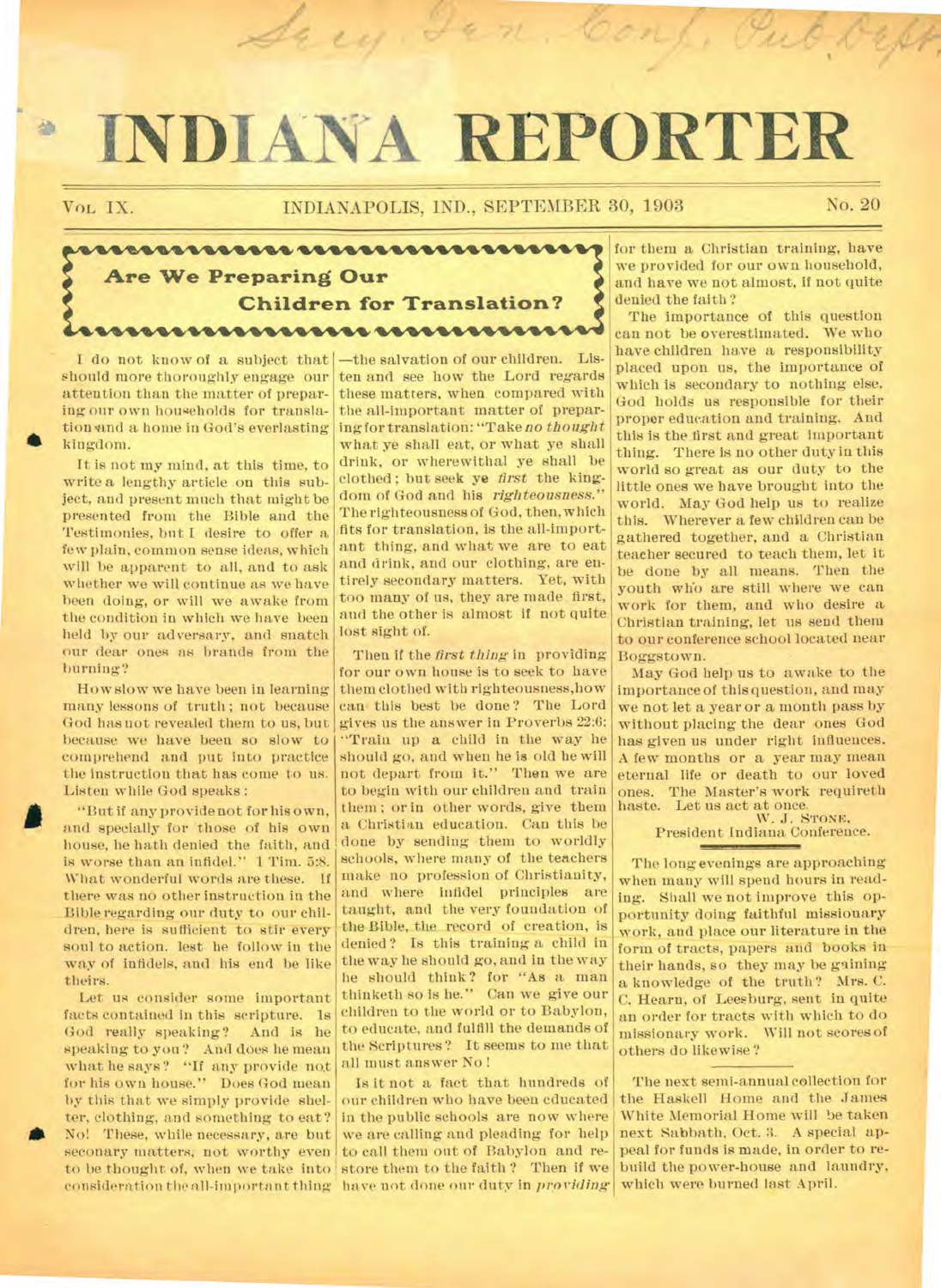## **THE INDIANA REPORTER.**

PUBLISHED BY THE

**INDIANA CONFERENCE ASSOCIATION Of Seventh-day Adventists.** 

#### **626 E. ELEVENTH STREET.**

#### **SUBSCRIPTION. Per Year · TWENTY-FIVE CTS**

**If** you are not a subscriber for the Reporter, send 25 cents for a year's subscription to 626 E. Eleventh street, Indianapolis, Ind.

Those receiving extra copies of this paper will confer a favor upon the publishers Is distributing them among their Adventist neighbors. Church elders are expected to distribute them at their next church meeting.

Entered as second-class mail matter.

#### **A CALL FOR VOLUNTEERS**

After counseling with the members of our conference committee regarding the financial condition of our conference, and especially so of the fund from which our laborers are paid, and considering the urgent call through the spirit of prophecy for greater activity in the canvassing work and in placing our literature before the people, and in order to place this line of work in its proper attitude before our people, we have felt that it was advisable to make a call for volunteers from the ranks of our ministers, licentiates and Bible workers to take up this line of work during the months of November and December, and work up a large subscription for the holiday deliveries. This will, give a good experience to many of our workers; it will help to encourage others to enter the canvassing work; it will lift the canvassing work upon a higher plane ; it will greatly relieve our conference and aid it in reducing its impoverished condition. The time of these laborers will be audited the same as though they were in other lines of work, and they would report the profits on their sales, which would be deducted from their wages.

We do not know that all who may volunteer to take up this line of work will be asked to do so, as it may not be wise to take them from their present labors ; but we would like the names of all who are willing, for a short time, to assist the conference in getting upon its feet, and who are willing to give the canvassing work their influence and support by taking hold and doing active work in placing our literature in the hands of the of our denomination and to do more people.

It is proposed to hold an institute

out with the printed pages, perhaps tile latter part of October; it will be definitely announced in the next Reporter. Arrangements will be made to board those who attend this institute free, and it is desired that all our canvassers in the conference and all who expect to engage in the work this fall shall attend this institute, and thus gain all the information they can to fit them for the work. The institute will doubtless be held at Indianapolis, as it is desired that some active work be done in connection with the institute.

This may mean more than some may realize. We have come to the time when the Lord desires *workers;*  and when every person should take hold and lift all that is in his power. The work in Indiana must be placed upon a different basis from what it has been, and the shackles of debt must be removed, that we may go forth doing the work that God has assigned us untrammeled by debt. The men and women who enlist, and who, in the fear of God, go fearlessly forward to help raise the standard and place the work where God Would have it, will be the ones upon whom God will pour out his spirit and lay the burden of work for the future. God is now calling for workers. We hope to receive many responses from our laborers who are ready to engage in this great and noble work.

W. J. STONE.

President Indiana Conference.

# <u> The Company of the Company of the Company of the Company of the Company of the Company of the Company of the Company of the Company of the Company of the Company of the Company of the Company of the Company of the Compan</u> **IMPORTANT NOTICE**

I wish to call a meeting of the Indiana conference committee, to meet in Indianapolis, Sunday and Monday, Oct. 4 and 5.

We have been arranging, and expected to call in at this time, six of our lay brethren to counsel with us concerning the work in the conference, and to assist in auditing the accounts of our laborers from Jan. 1 to Sept. 1, 1903. The reason for this audit at this time was that we might

for our canvassers, or those who go committee, we have decided to post- and make an effort to re-establish Elder Daniells, president of the General Conference, that a meeting is to be held in Washington next week, to lay plans to greatly enlarge the work aggressive work. After counseling with some of the members of our

pone our general council and the auditing of the laborers' accounts until after the Washington meeting. This will give us the benefit of their counsel and plans, so we will know better how to plan for our fall and winter work. It will also give me a little more time to regain my health and strength.

There are some matters that can not be postponed until our general council, and as Elder Harris will be in the city, and the other members living but a few miles away, can be called together with but little expense, we have deemed it best to call this meeting for Oct. 4 and 5 to consider some important matters which demand immediate attention.

> W. J. STONE, President Indiana Conference.

#### **THE WORK AT NOBLESVILLE**

In company with Elder Bartlett I visited Noblesville last week, to look over the church property and counsel with the brethren there concerning the future of the work.

When the church was raised up at Noblesville, a half lot was purchased but a short distance from the public squ re, and a small building erected. The town has grown, and large dwellings have been built on each side of the church, overshadowing it, so that it does not compare favorably with the surrou, dings. The company has been reduced by removals and otherwise, so that only a few meet there for worship. There seems to be no interest to hear the truth in this part of the city, and it has been thought by the brethren living at Noblesville that if the church was located in some other part of the city, and another effort put forth, there might be a revival of the work. conference has been appealed to several times to look into this matter, and make some recommendation, or take some action regarding it. It was in response to an urgent appeal from the brethren there that we visited the place and looked the situation over. Our brethren bad an offer of a corner lot in another part of the<br>city, the party owning it agreeing to dition of the conference. The conference and the conference in the church building, build a We have just received word from good wall under it, paper it inside, and give the conference association \$100 for the half lot upon which the church now stands. There is a tax assessment against the property for street improvements of about \$75.

After considering the matter, it was unanimously decided to accept the proposition made, and move the church building, put it in good order,

a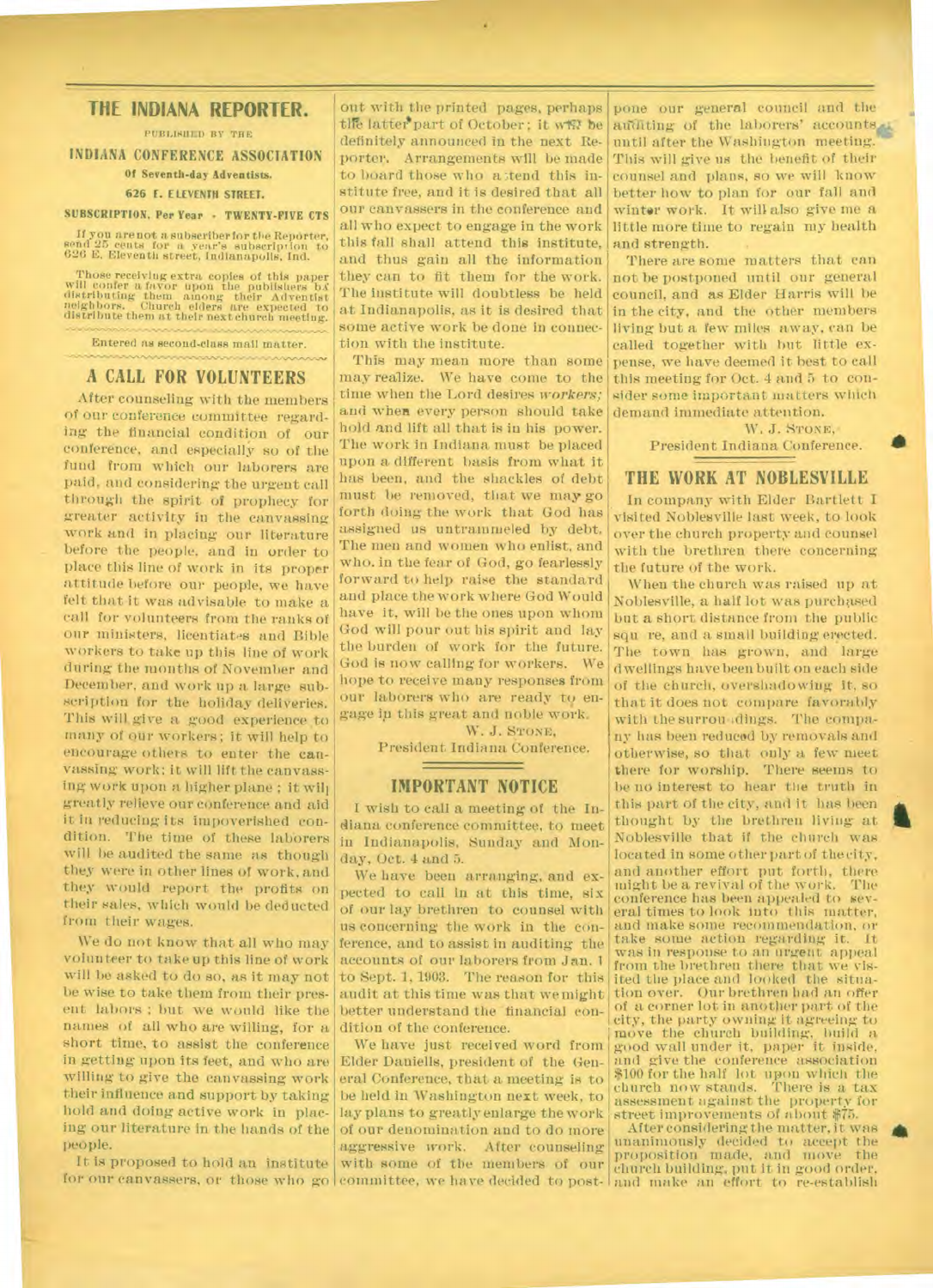be begun at once, and we hope that a series of meetings can be held there The few who are living at Noblesville are of good cour Ige, and have been anxious for a long time that another effort be made there. We ask the prayers of our brethren and sisters for the work at Nobles-<br>ville. W. J. STONE. W. J. STONE.

### **NEW ALBANY.**

**I** have been here about four months doing house to house work, giving Bible studies, and selling tracts and papers. Before going to camp meeting six families were deeply interested through Bible studies. I had partially promised a tent meeting after camp meeting, but a scarcity of laborers hindered; nevertheless I am glad to work with all my energy, and have a good interest.

It is announced by the Advent Christian pastor that he will give his reasons why he is not a Seventh-Day Adventist. This is called forth by the fact that I have stirred up among some of his members an inquiry con-<br>cerning the Sabbath question. Two cerning the Sabbath question. persons are following the light since I came here, and several more are deeply interested.

I plead for another laborer to help, that we may hold public services, and thus give character to our work. I trust that my plea may be consid-ered favorably. J. E. COLLINS.

#### **OOLITIC**

The work here is still onward, although since camp meeting Satan has been at work very hard, trying to hinder; but in spite of his efforts we organized a Sabbath school of 25 members; the following Sabbath 35 were present, and last Sabbath (19th the attendance was 48. So the work moves gradually along. We have a good Sabbath school, and all take a deep interest in the study of the lessons.

1 have thought' some of locating here, as it is a new field, and there is plenty of work to be done. Oolitic is about two and a half miles from Bedford, the eounty-seat of Lawrence county, and there are other towns near by, which would furnish plenty of work for two or three years.

IT. S. A NDERSON.

#### **AT VARIOUS CHURCHES.**

At Olivet Chapel, on a. recent visit, I found some holding to the truth, while others were drifting away. I endeavored to impart new courage to all.

our work at Noblesville. Work will REPORT OF CANVASSING WORK FOR TWO WEEKS, ENDING SEPT. 29, 1903.

| NAME.                                                                                 | PLACE.                                                                           | ≺<br>$\overline{6}$ |                                                | ٠                      | œ<br>Bith.                  |                                            | ≊                                   | Orders        | Vnlue.                                          | Value<br>Helps. | Value<br>Del.                    |
|---------------------------------------------------------------------------------------|----------------------------------------------------------------------------------|---------------------|------------------------------------------------|------------------------|-----------------------------|--------------------------------------------|-------------------------------------|---------------|-------------------------------------------------|-----------------|----------------------------------|
| H. S. Browning<br>Jas. Blankenship<br>Mollie Keener<br>G. W- Lauffer<br>5 canvassers. | Indianapolis<br>Medaryville<br>Anderson<br>Vincennes<br>Spencer County<br>Totals |                     | <b>SARANE SERVICE</b><br><b>ALLEY</b><br><br>4 | $-2$<br>$\overline{2}$ | $\mathbf{G}$<br>-----<br>10 | $\cdots$<br>SATIVE LABORAT<br>$\mathbf{2}$ | $\overline{2}$<br><br>12<br>2 14 32 | 10<br>2<br>14 | \$27 25 \$5 50 \$27 75<br>13 00<br>4.50<br>1875 |                 | $1.00$<br>\$63 50 \$6 50 \$27 75 |

were of good courage. They have no place to meet; I hope that in the near future they may have a church and school house.

At Hartford City I met the church for the first time. One precious soul accepted the truth and took a stand with the people of God. I hope to meet with these dear brethren again<br>soon. J. F. Cummiss. soon. *J.* F. CUMMINS.

We have had a long letter from Bro. John Leonard, of Montgomery, Daviess county. Bro. Leonard and family are Sabbath keepers, from Spring Lake church, South Dakota. They have lived in Daviess county for nine years, and are fourteen miles Elnora church. It is nearly eight years since they were visited by any of our brethren. We are glad to note, however, that they are rejoicing in the truth;and are faithful in forwarding tithes and offerings. Any of our ministers or canvassers will find a welcome from these isolated ones when laboring in that locality.

#### **OBITUARIES.**

Louise, wife of Samuel W. Chadwick, fell asleep in Jesus at her home in Greenfield, from paralysis, Sept. 15, 1903, aged 25 years, 10 months, 22 days. She accepted present truth in April last, through the combined influence of preaching. Bible work and our church school. She passed away peacefully with a firm hope of coming forth when the Life-giver comes. A husband, five small children and other relatives and friends are left to mourn. Her husband is also in the truth. She was a faithful wife and mother, and was loved by all who knew her. Words of comfort by the writer. J. E. DUNN.

Hazel May Harrison, daughter of Bro. and Sister Charles Harrison, of Grass Creek, Ind., died Aug. 29, with cholera infantum, aged one year and two months. The cords that bound her to the home were strong, and a cloud of sorrow rests for a little over the hearts of the parents and others who loved her; but soon Jesus, who took the little ones in loving arms, will come. and death's cruel power will be broken. Words of comfort<br>were spoken to a large crowd of<br>sympathizing friends and neighbors<br>by the writer. J. C. HARRIS.

At Anderson most of the church aged 69 years. 4 months and 16 days. Diana I., wife of B. F. Anderson, died at Denver, Ind., Sept. 13, 1903,

Sister Anderson had been an invalid for 25 years, which was borne meek-<br>ly. Since 1886 she has been one of the Since 1886 she has been one of the patient waiting ones, believing the Savior's coming near, and in death leaves to us the cheering hope that she will have a part in the first resurrection. Words of comfort were spoken by the writer to a large concourse of sympathizing friends. W. A. YOUNG.







A Shoulder Piece, which they be using the length of the Uniter Lacins:<br>the Uniter State of the Uniter State of the Uniter State of the Uniter State Tail, measurements, we<br>and prices. Satisfaction and prices. Satisfaction d



Dress Dept., GOOD NEALTH COMPANY, Ballie urack, Mich.